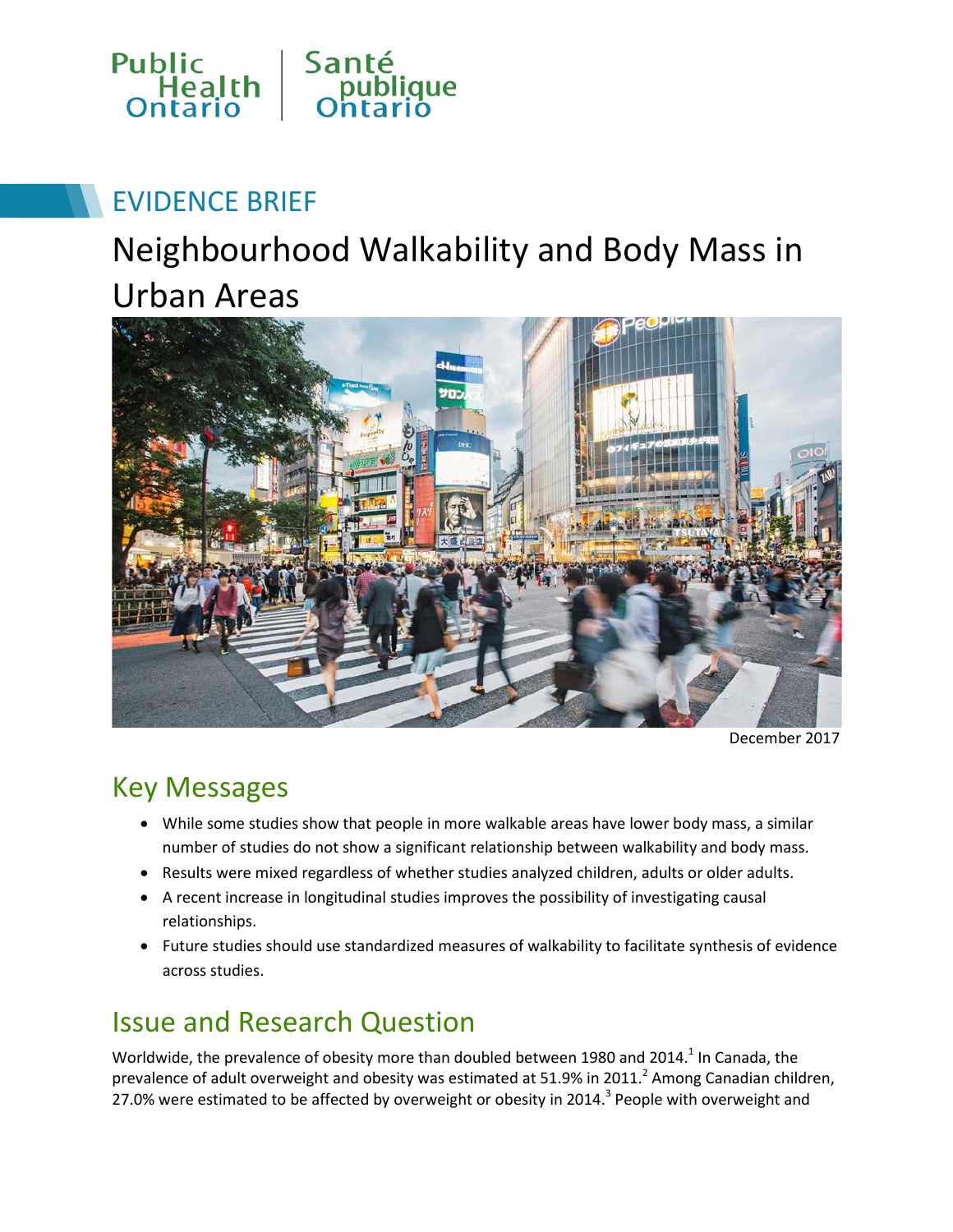obesity are at an increased risk of chronic diseases such as cardiovascular disease, type 2 diabetes, and cancer.<sup>1,2</sup> Being overweight can also affect quality of life and increase the risk of premature death.<sup>2</sup> Given the numerous adverse health outcomes associated with overweight and obesity, many are referring to these growing rates as a public health crisis.

The rising prevalence of obesity has raised questions about the effectiveness of interventions that target individuals, such as behaviour change techniques.<sup>4</sup> This has led to an increase in research on factors beyond individual behaviour, notably the built environment and its association with overweight and obesity.<sup>4,5</sup> The built environment refers to places and spaces that are designed and built by humans, including buildings, grounds around buildings, the layout of communities, transportation infrastructure, and parks and trails.<sup>4</sup> In particular, interest is growing in the potential effects of neighbourhood walkability on the risk of overweight and obesity.<sup>5</sup> Walkability is a specific aspect of the built environment that describes how well a neighbourhood encourages walking.<sup>6</sup>

In this Evidence Brief, neighbourhood walkability is defined as "the extent to which characteristics of the built environment and land use may or may not be conducive to area residents walking for either leisure, exercise or recreation, to access services, or to travel to work".<sup>7</sup> The importance of walkability research to public health lies in the potential association between walkability and obesity and chronic disease.<sup>5</sup> The general hypothesis is that people who live in more walkable neighbourhoods will be more physically active, and will therefore have lower rates of obesity and chronic disease than people in less walkable neighbourhoods.<sup>5</sup> The objective of this Evidence Brief is to identify evidence in the literature on associations between walkability and body mass, measured by body mass index (BMI) or prevalence of overweight and obesity. The geographic focus is on Canada, the United States, Western Europe, Australia and New Zealand. These regions have relatively similar levels of affluence and similar determinants of vehicle travel, $8$  which is thought to be a mechanism by which walkability influences body mass.<sup>9</sup>

This Evidence Brief asks: What is the relationship between neighbourhood walkability and body mass or body mass change among non-rural residents, of all ages, in Canada, the United States, Western Europe, Australia and New Zealand?

#### Methods

Embase, MEDLINE and CINAHL were searched on January 24, 2017 by PHO Library Services for systematic reviews published between January 1, 1974 and January 24, 2017. To cover the search period after the most recent included systematic review, this search was updated on March 15, 2017 to search for primary studies published between January 1, 2013 and March 15, 2017. English-language articles were eligible if they examined associations between body mass or body mass change and a neighbourhood walkability composite measure containing two or more of the following components: proximity of neighbourhood amenities, population or building density, land-use mix, street connectivity, and/or neighbourhood aesthetics. Eligible study populations were non-rural populations of any age in Canada, the United States, Western Europe, Australia or New Zealand.

Titles and abstracts were screened for eligibility by one reviewer and a 20% sample was screened by a second reviewer for verification. Any disagreements on inclusion were resolved by discussion until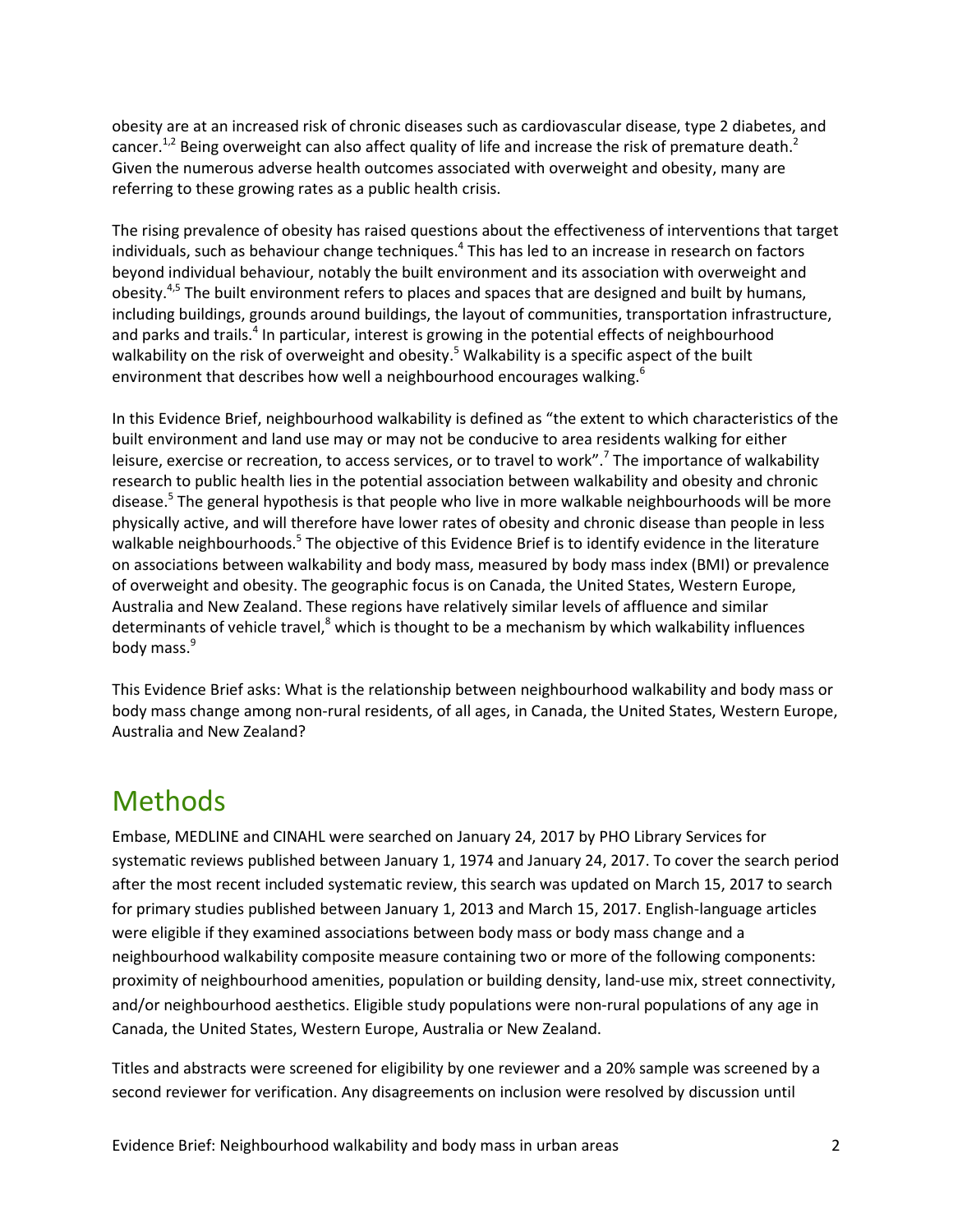consensus was reached. Full-text articles that met inclusion criteria after review of the titles and abstracts were retrieved and reviewed as full-text documents by one reviewer. A 20% sample of the included full-text articles was screened by a second reviewer for verification. Relevant information was extracted from each included article by one reviewer and the extracted information was reviewed by a second reviewer for verification. If an article reported more than one relevant effect estimate between the same measure of walkability and body mass in the same population, only one estimate was chosen. The criteria used to prioritize unique estimates was kept consistent across articles. An ordered list of these criteria can be obtained from PHO by request.

Quality appraisal and tool selection was guided by the PHO Meta Quality Appraisal Tool (MetaQAT) and PHO's HPCDIP Knowledge Synthesis Services unit. Quality appraisal was conducted by one reviewer using the Newcastle Ottawa Scale for primary studies, and the AMSTAR tool for systematic reviews.<sup>10,11</sup> A second reviewer conducted quality appraisal on a 20% sample for verification, and any disagreements were resolved by consensus. The full search strategy and quality appraisal details can be obtained from PHO.

### Main Findings

The search for systematic reviews identified a total of 307 articles, from which eight unique systematic reviews met the inclusion criteria for systematic reviews (flow diagram available upon request). Some primary studies were picked up in this search and two of these met the inclusion criteria for primary studies. Studies in the included systematic reviews yielded 50 separate comparisons relevant to our Evidence Brief question; however, separate systematic reviews may have included overlapping studies and therefore, some duplicate comparisons. Assessment with the AMSTAR quality appraisal tool revealed a number of methodological issues. $11$  None of the systematic reviews reported that they did duplicate study selection and data extraction,  $6,12-18$  and only three of the eight systematic reviews performed quality appraisal of their included studies.<sup>6,13,14</sup>

The search for primary studies identified a total of 895 articles. After including the two eligible primary studies captured in the systematic review search, a total of 19 unique primary studies met the inclusion criteria (flow diagram available upon request). The included studies yielded 22 separate comparisons relevant to the research question. Of the included primary studies, 11 were cross-sectional and eight were longitudinal. A larger proportion of our primary studies were longitudinal compared to a 2012 systematic review of walkability and active transport and weight-related outcomes.<sup>6</sup> The 2012 review identified 34 relevant publications, 33 of which used cross-sectional designs and one of which used a longitudinal design. The quality of the primary studies in the current review ranged from moderate to good according to the Newcastle-Ottawa Quality Scales for cross-sectional and cohort (longitudinal) studies.<sup>10</sup> All 19 primary studies controlled for age and at least one other important covariate,<sup>5,19-36</sup> and 12 described samples that were somewhat or truly representative of the target population<sup>.5,20,21,24,25,28-34</sup> However, of the 11 cross-sectional studies, only four described satisfactory response rates.<sup>5,19,20,27</sup> Among the eight included longitudinal studies, only three described follow-up rates deemed unlikely to introduce bias. $29,30,35$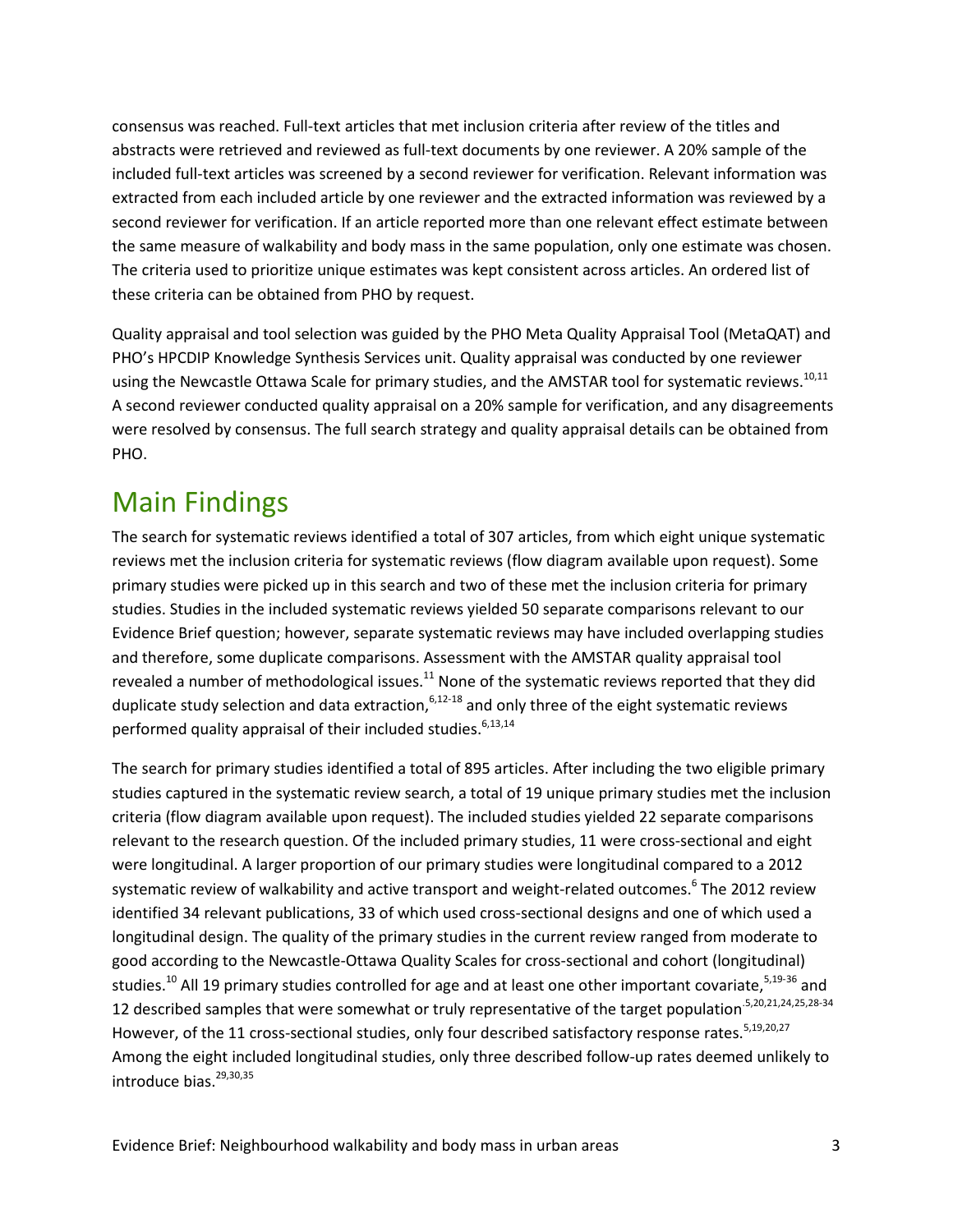The outcome measures were based on heights and weights that were either self-reported by study participants or directly measured by researchers. The continuous outcome measures were BMI values while the categorical measures were proportions of participants who were classified as overweight or obese (BMI over 25) or classified as obese (BMI over 30).

Overall, 34 of the total 72 estimates of association were statistically significant and showed that people in more walkable areas had lower body mass. One estimate was statistically significant, but showed that people in more walkable areas had higher body mass, which is the opposite of what was expected.<sup>13</sup> The remaining estimates were not statistically significant. In addition to statistical significance, most of the primary studies that met our inclusion criteria reported effect sizes, with variance estimates around those effect sizes. In the following paragraphs, findings are categorized by age. While only a selection of effect estimates are discussed, all results can be requested from PHO.

#### **RESULTS BY AGE GROUP**

Four of the 25 included articles focused on children aged less than  $18.16,18,28,34$  There were seven estimates of associations between walkability and body mass reported by these four articles, three of which were statistically significant associations showing that children in more walkable areas had lower body mass. One of these significant associations was from a primary study and showed that the odds of children having obesity was slightly lower if they lived in more walkable areas.<sup>28</sup> Twenty articles examined associations between walkability and body mass among adult populations who were primarily working age (i.e., majority aged 18 to 65).<sup>5,6,12–15,17,20–23,25–27,29–33,36</sup> There were 61 unique estimates of association between walkability and body mass in these 20 articles. Out of the 61 estimates, 30 were statistically significant and showed that people in more walkable areas had lower body mass and one was a statistically significant association showing that people in more walkable areas had higher body mass. Eight of the significant associations among working-age adults were from primary studies and examined differences in average BMI. The largest difference was an average BMI that was 1.1kg/ $m^2$ lower in highly walkable areas than in less walkable areas.<sup>5</sup> The study population of three articles was adults aged 63 and older.<sup>19,24,35</sup> Of the four estimates of association reported by these articles, only one was statistically significant. It was from a primary study and showed that people in more walkable areas had BMIs that were 1.5kg/m<sup>2</sup> lower, on average.<sup>24</sup>

To summarize, slightly less than half of the relevant estimates overall and within each age group were statistically significant and showed that people in more walkable areas had lower body mass, although these associations were generally weak. Most of the remaining estimates did not show statistically significant relationships. Moreover, similar proportions of statistically significant estimates were observed regardless of whether studies were systematic reviews or primary studies, and whether the primary studies used cross-sectional or longitudinal designs (details available upon request).

#### Discussion and Conclusions

This synthesis found that some research showed people in more walkable areas had lower body mass than people in less walkable areas, which was the expected relationship; however, these findings were not consistent across all studies. While close to half of all relevant estimates were statistically significant and showed the expected relationship, most of the remaining estimates were not statistically significant. Similar patterns of results were observed in children, adults, and older adults, with just under half of estimates in each age group showing statistically significant associations between walkability and body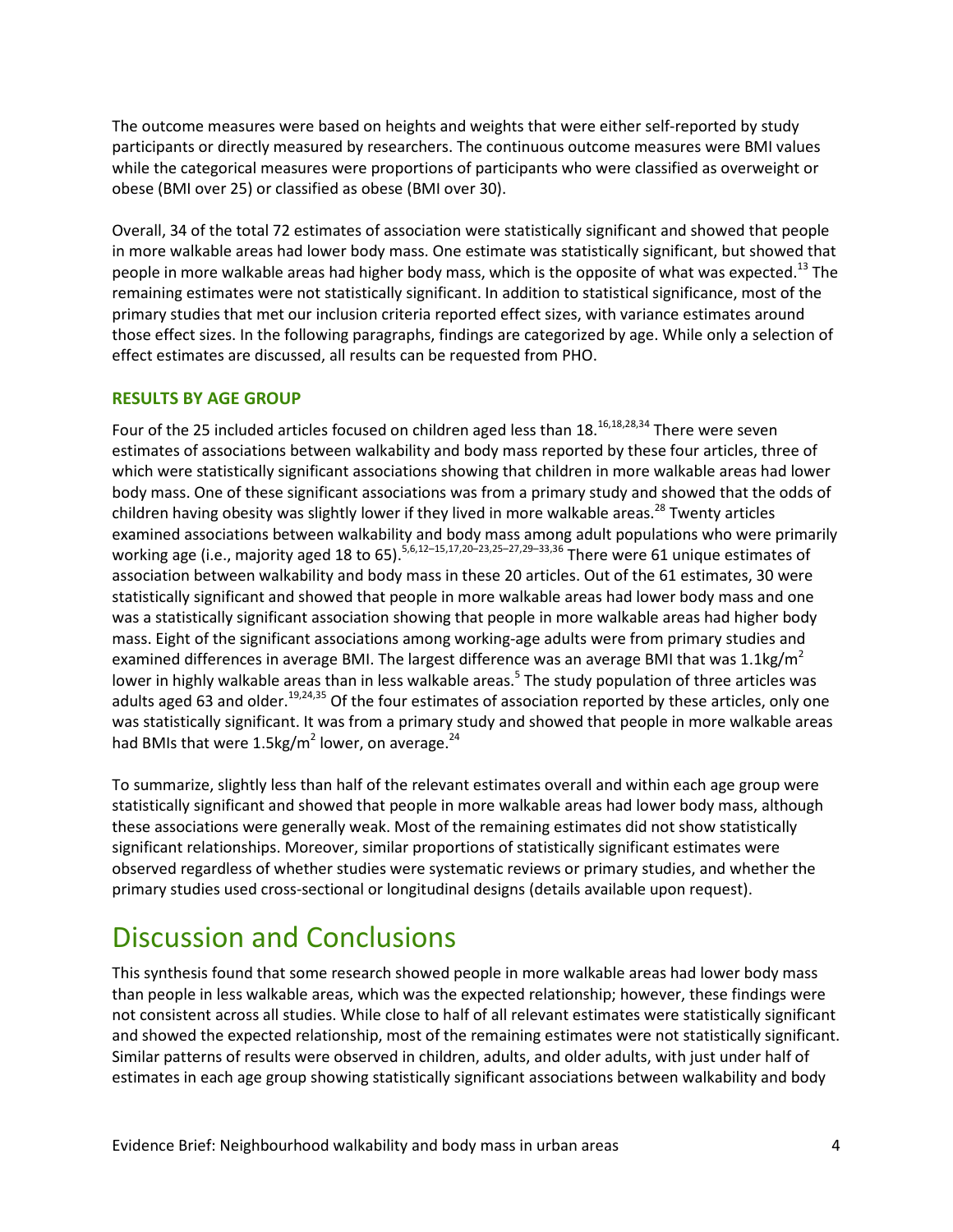mass, while the remaining estimates were mostly non-significant. Thus, we found no evidence that certain age groups were more or less likely to show an association between walkability and body mass. The mixed results identified in this synthesis do not necessarily mean that there is no association between walkability and body mass. There were a number of methodological issues that may have lead to falsely non-significant findings. For instance, studies may not have had enough power to detect an association if they included too few partipants.<sup>37</sup> Conversely, other methodological issues may have lead to falsely significant findings. For example, if studies did not account for people with lower body mass self-selecting into more walkable neighbourhoods, effects could have been overestimated.<sup>38</sup>

#### **CONCLUSIONS**

With regard to the research question, there is some evidence of a weak association between neighbourhood walkability and body mass, but this is not consistent across various studies. There is a need for higher quality systematic review-level evidence in order to better understand whether neighbourhood walkability is associated with body mass. Additionally, more longitudinal studies on walkability's relationship with body mass and other health outcomes should be conducted to better establish causal relationships. More standardized walkability measures are needed to better characterize whether neighbourhood walkability is associated with body mass and other health outcomes more generally. If these methodological issues are addressed by future research, a clear direction of the association between walkability and body mass may emerge.

#### Implications for Practice

The inconsistently observed associations between neighbourhood walkability and body mass should not be viewed as a barrier to public health's efforts to achieve community designs supporting greater walkability, cycling and public transit use. More walkable neighbourhoods are associated with increased physical activity<sup>41,42</sup> and physical activity provides health benefits independent of changes in body mass.<sup>43,44</sup> Public health action to achieve more walkable neighbourhoods involves working with urban planners, transportation planners and other key stakeholders to influence planning decisions addressing the core elements of walkability including density, land use mix, service proximity, street connectivity, and streetscape characteristics.<sup>45-47</sup>

The methodological limitations of existing studies described in this report are likely not the only reason for inconsistent associations between walkability and body mass since there are many other variables contributing to obesity beyond walkability. These include not only other sources of physical activity, but also the major changes in the food environment that have occurred over time.<sup>48</sup> These include abundant, cheap and convenient food that is high in calories and low in nutrients combined with their substantial marketing and promotion.<sup>49</sup> Analysis of data from many countries indicates that increases in food energy supply alone have been sufficient to explain the observed obesity trends.<sup>50</sup> The implication is that public health efforts to address obesity need to consider multiple environmental determinants, including but not limited to, those within the physical activity environment, the food environment, and the determinants of healthy eating.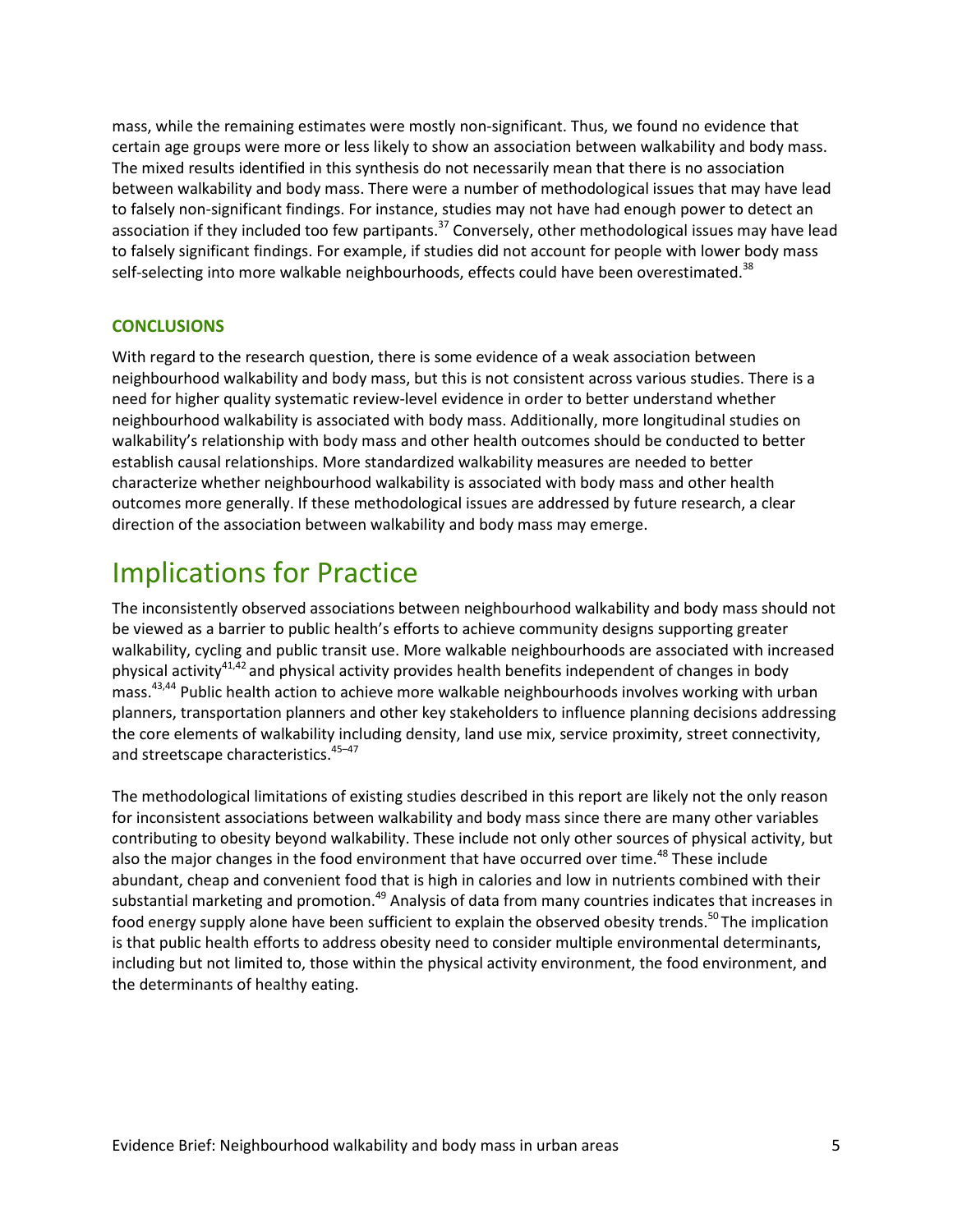## References

- 1. World Health Organization. Obesity and overweight: fact sheet [Internet]. Geneva: World Health Organization; 2016 [cited 2017 Apr 26]. Available from: <http://www.who.int/mediacentre/factsheets/fs311/en/>
- 2. Twells LK, Gregory DM, Reddigan J, Midodzi WK. Current and predicted prevalence of obesity in Canada: a trend analysis. CMAJ Open. 2014;2(1):E18-26. Available from: <http://cmajopen.ca/content/2/1/E18.long>
- 3. Rodd C, Sharma AK. Recent trends in the prevalence of overweight and obesity among Canadian children. CMAJ. 2016;188(13):E313-20. Available from: <https://www.ncbi.nlm.nih.gov/pmc/articles/PMC5026530/>
- 4. Sallis JF, Floyd MF, Rodriguez DA, Saelens BE. Built environments in physical activity, obesity, and cardiovascular disease. Circulation. 2012;125:729-37. Available from: <http://circ.ahajournals.org/content/125/5/729.long>
- 5. Chiu M, Shah BR, Maclagan LC, Rezai MR, Austin PC, Tu JV. Walk Score® and the prevalence of utilitarian walking and obesity among Ontario adults: a cross-sectional study. Health Reports. 2015;26(7):3-10. Available from: [http://www.statcan.gc.ca/pub/82-003-x/2015007/article/14204](http://www.statcan.gc.ca/pub/82-003-x/2015007/article/14204-eng.pdf) [eng.pdf](http://www.statcan.gc.ca/pub/82-003-x/2015007/article/14204-eng.pdf)
- 6. Grasser G, Van Dyck D, Titze S, Stronegger W. Objectively measured walkability and active transport and weight-related outcomes in adults: a systematic review. Int J Public Health. 2013;58:615-25.
- 7. Leslie E, Coffee N, Frank L, Owen N, Bauman A, Hugo G. Walkability of local communities: using geographic information systems to objectively assess relevant environmental attributes. Health Place. 2007;13(1):111-22.
- 8. Cameron I, Lyons T, Kenworthy J. Trends in vehicle kilometres of travel in world cities, 1960– 1990: underlying drivers and policy responses. Transp Policy. 2004;11(3):287-98.
- 9. Frank LD, Andresen MA, Schmid TL. Obesity relationships with community design, physical activity, and time spent in cars. Am J Prev Med. 2004;27:87-96.
- 10. Wells GA, Shea B, O'Connell D, Peterson J, Welch V, Losos M, et al. The Newcastle-Ottawa Scale (NOS) for assessing the quality of nonrandomised studies in meta-analysis [Internet]. Ottawa, ON: The Ottawa Hospital Research Institute; c2014 [cited 2017 Apr 26]. Available from: [http://www.ohri.ca/programs/clinical\\_epidemiology/oxford.asp](http://www.ohri.ca/programs/clinical_epidemiology/oxford.asp)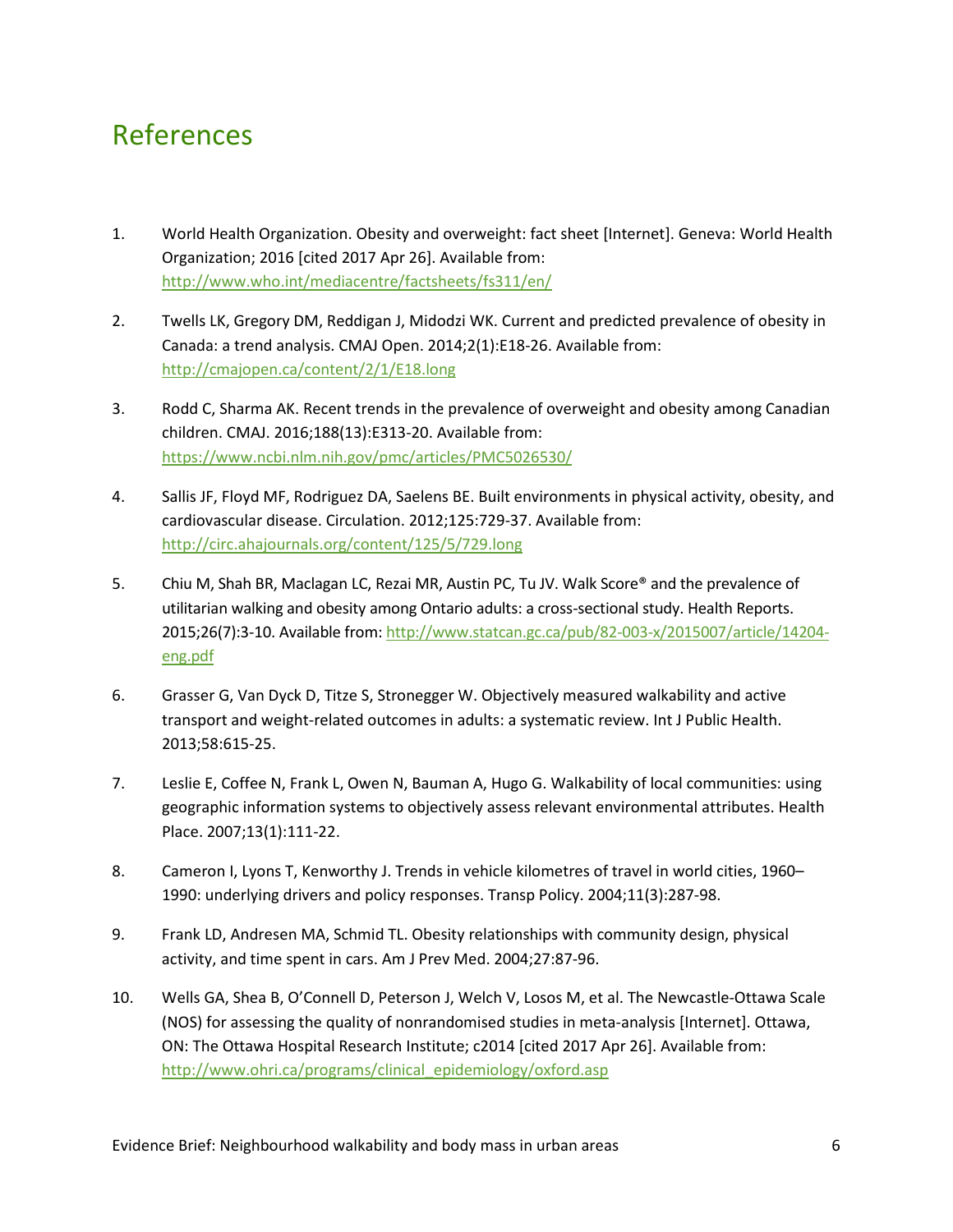- 11. Shea BJ, Grimshaw JM, Wells GA, Boers M, Andersson N, Hamel C, et al. Development of AMSTAR: a measurement tool to assess the methodological quality of systematic reviews. BMC Med Res Methodol. 2007;7(10). Available from: <https://bmcmedresmethodol.biomedcentral.com/articles/10.1186/1471-2288-7-10>
- 12. Schüle SA, Bolte G. Interactive and independent associations between the socioeconomic and objective built environment on the neighbourhood level and individual health: a systematic review of multilevel studies. PLoS One. 2015;10(4):e0123456. Available from: <http://journals.plos.org/plosone/article?id=10.1371/journal.pone.0123456>
- 13. Mackenbach JD, Rutter H, Compernolle S, Glonti K, Oppert JM, Charreire H, et al. Obesogenic environments: a systematic review of the association between the physical environment and adult weight status, the SPOTLIGHT project. BMC Public Health. 2014;14:233. Available from: <https://bmcpublichealth.biomedcentral.com/articles/10.1186/1471-2458-14-233>
- 14. Martin A, Ogilvie D, Suhrcke M. Evaluating causal relationships between urban built environment characteristics and obesity: a methodological review of observational studies. Int J Behav Nutr Phys Act*.* 2014;11:142. Available from: <https://ijbnpa.biomedcentral.com/articles/10.1186/s12966-014-0142-8>
- 15. Lovasi GS, Hutson MA, Guerra M, Neckerman KM. Built environments and obesity in disadvantaged populations. Epidemiol Rev. 2009;31:7-20.
- 16. Dunton GF, Kaplan J, Wolch J, Jerrett M, Reynolds KD. Physical environmental correlates of childhood obesity: A systematic review. Obes Rev. 2009; 10(4):393-402. Available from: <https://www.ncbi.nlm.nih.gov/pmc/articles/PMC3833101/>
- 17. Papas MA, Alberg AJ, Ewing R, Helzlsouer KJ, Gary TL, Klassen AC. The built environment and obesity. Epidemiol Rev. 2007;29:129-43. Available from: <https://academic.oup.com/epirev/article-lookup/doi/10.1093/epirev/mxm009>
- 18. Galvez MP, Pearl M, Yen IH. Childhood obesity and the built environment. Curr Opin Pediatr. 2010;22(2):202-7. Available from:<https://www.ncbi.nlm.nih.gov/pmc/articles/PMC2896907/>
- 19. Sriram U, LaCroix AZ, Barrington WE, Corbie-Smith G, Garcia L, Going SB, et al. Neighborhood walkability and adiposity in the Women's Health Initiative cohort. Am J Prev Med. 2016;51(5):722-30.
- 20. Creatore M, Glazier RH, Moineddin R, Fazli GS, Johns A, Gozdyra P. Association of Neighborhood Walkability With Change in Overweight, Obesity, and Diabetes. JAMA. 2016;315(20):2211-20.
- 21. Oishi S, Saeki M, Axt J. Are people living in walkable areas healthier and more satisfied with life? Appl Psychol Health Well-Being. 2015;7(3):365-86.
- 22. Glazier RH, Creatore MI, Weyman JT, Fazli G, Matheson FI, Gozdyra P, et al. Density, destinations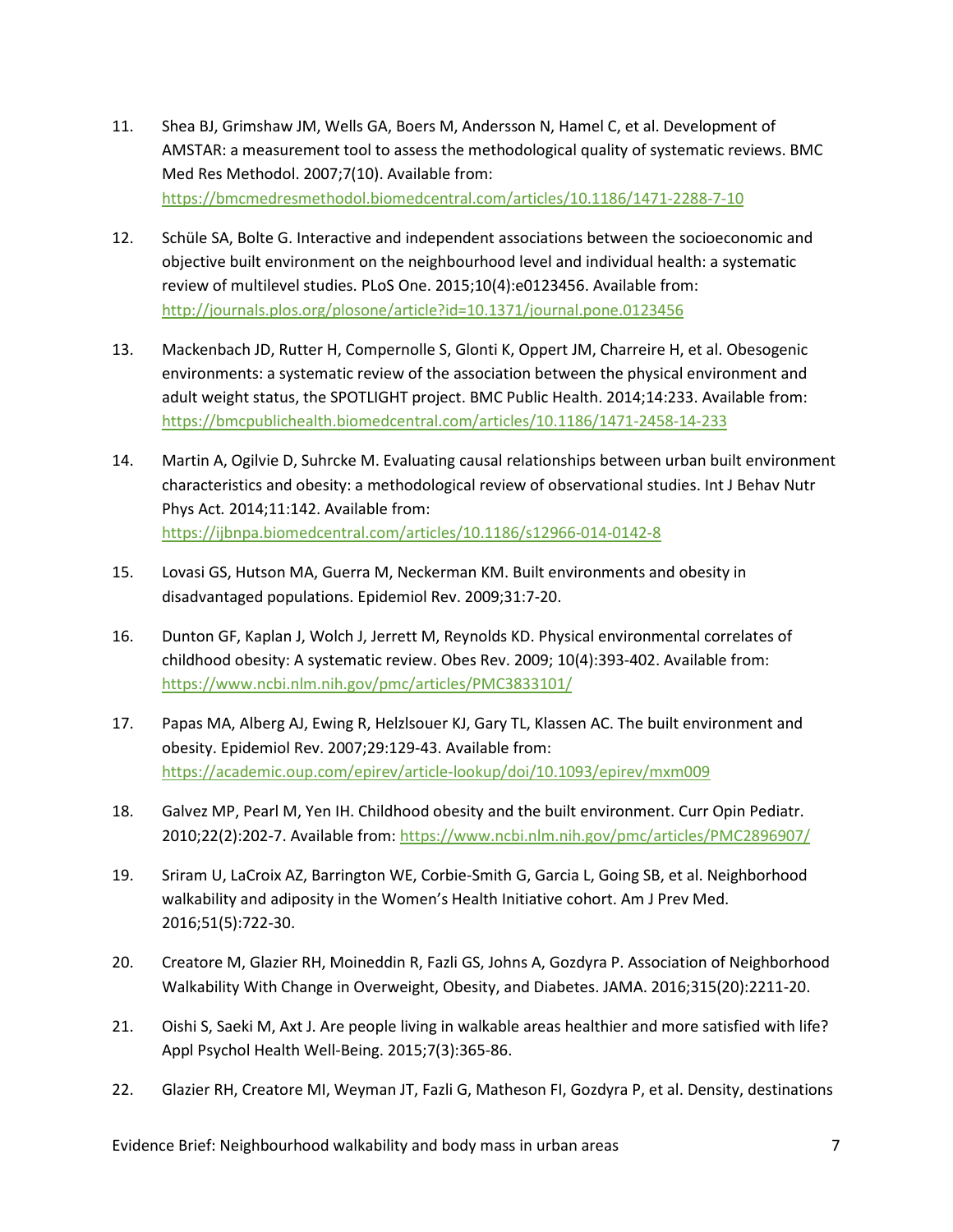or both? A comparison of measures of walkability in relation to transportation behaviors, obesity and diabetes in Toronto, Canada. PLoS One. 2014;9(1):e85295. Available from: <http://journals.plos.org/plosone/article?id=10.1371/journal.pone.0085295>

- 23. Carlson JA, Remigio-Baker RA, Anderson CA, Adams MA, Norman GJ, Kerr J, et al. Walking mediates associations between neighborhood activity supportiveness and BMI in the Women's Health Initiative San Diego cohort. Health Place. 2016;38:48-53. Available from: <https://www.ncbi.nlm.nih.gov/pmc/articles/PMC4819420/>
- 24. Van Cauwenberg J, Van Holle V, De Bourdeaudhuij I, Van Dyck D, Deforche B. Neighborhood walkability and health outcomes among older adults: the mediating role of physical activity. Health Place. 2016;37:16-25.
- 25. Müller-Riemenschneider F, Pereira G, Villanueva K, Christian H, Knuiman M, Giles-Corti B, et al. Neighborhood walkability and cardiometabolic risk factors in australian adults: an observational study. BMC Public Health. 2013;13:755. Available from: <https://bmcpublichealth.biomedcentral.com/articles/10.1186/1471-2458-13-755>
- 26. Ewing R, Meakins G, Hamidi S, Nelson AC. Relationship between urban sprawl and physical activity, obesity, and morbidity - update and refinement. Health Place. 2014;26:118-26. Available from:<http://www.sciencedirect.com/science/article/pii/S135382921300172X>
- 27. James P, Troped PJ, Hart JE, Joshu CE, Colditz GA, Brownson RC, et al. Urban sprawl, physical activity, and body mass index: Nurses' Health Study and Nurses' Health Study II. Am J Public Health. 2013;103(2):369-75. Available from: <https://www.ncbi.nlm.nih.gov/pmc/articles/PMC3558772/>
- 28. Slater SJ, Nicholson L, Chriqui J, Barker DC, Chaloupka FJ, Johnston LD. Walkable communities and adolescent weight. Am J Prev Med. 2013;44(2):164-8. Available from: <https://www.ncbi.nlm.nih.gov/pmc/articles/PMC3553501/>
- 29. Paquet C, Coffee NT, Haren MT, Howard NJ, Adams RJ, Taylor AW, et al. Food environment, walkability, and public open spaces are associated with incident development of cardiometabolic risk factors in a biomedical cohort. Health Place. 2014;28:173-6.
- 30. Wasfi R, Dasgupta K, Orpana H, Ross NA. Neighborhood walkability and body mass index trajectories: Longitudinal study of Canadians. Am J Public Health. 2016;106(5):934-40.
- 31. Braun LM, Rodriguez DA, Song Y, Meyer KA, Lewis CE, Reis JP, et al. Changes in walking, body mass index, and cardiometabolic risk factors following residential relocation: longitudinal results from the CARDIA study. J Transp Health. 2016;3(4):426-39. Available from: <http://escholarship.org/uc/item/9w28196x>
- 32. Hirsch JA, Moore KA, Barrientos-Gutierrez T, Brines SJ, Zagorski MA, Rodriguez DA, et al. Built environment change and change in BMI and waist circumference: multi-ethnic study of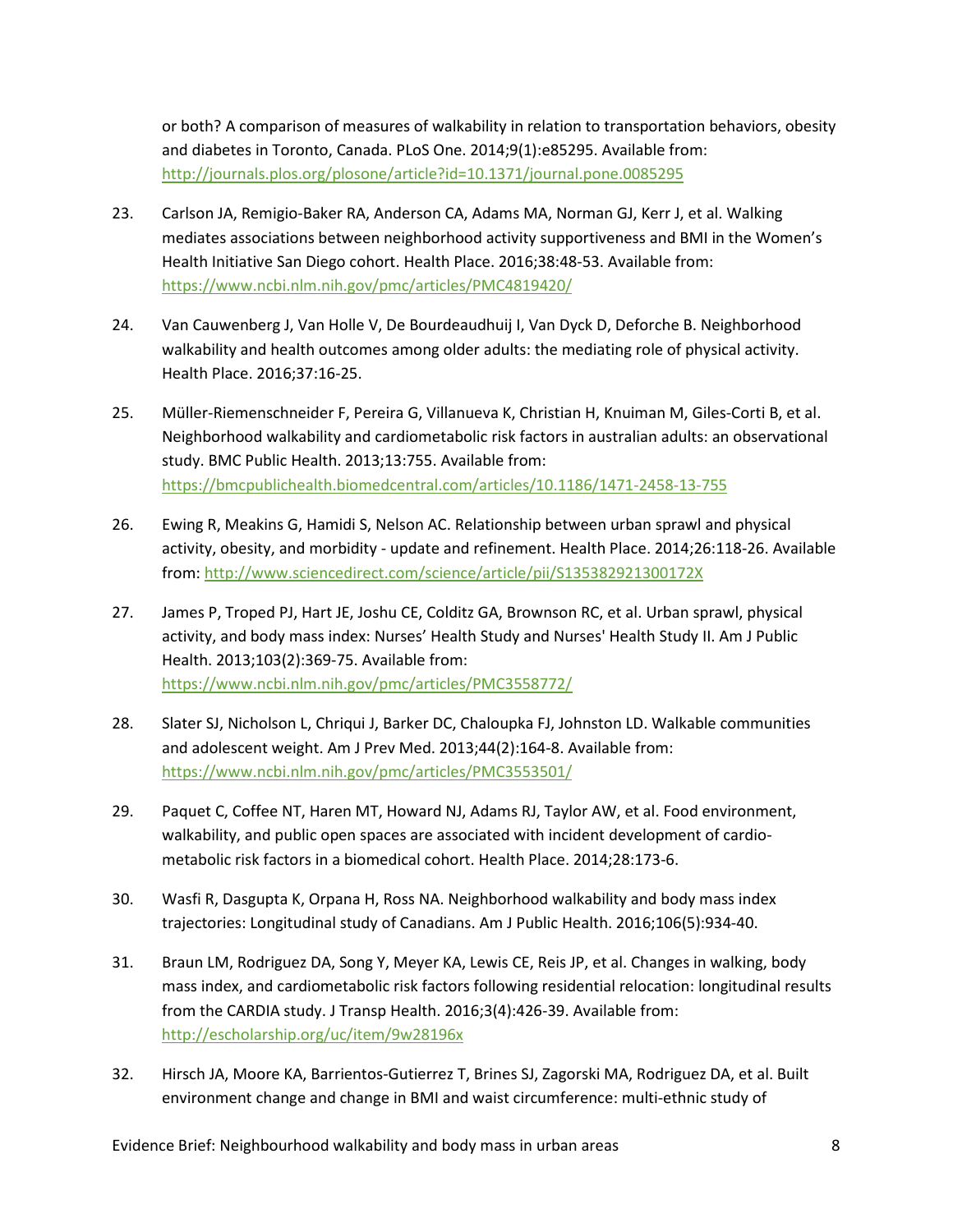atherosclerosis. Obesity (Silver Spring). 2014;22(11):2450-7. Available from: <http://onlinelibrary.wiley.com/doi/10.1002/oby.20873/full>

- 33. Hirsch JA, Diez Roux AV, Moore KA, Evenson KR, Rodriguez DA. Change in walking and body mass index following residential relocation: the multi-ethnic study of atherosclerosis. Am J Public Health. 2014;104(3):e49-56. Available from: <https://www.ncbi.nlm.nih.gov/pmc/articles/PMC3953773/>
- 34. Gose M, Plachta-Danielzik S, Willié B, Johannsen M, Landsberg B, Müller MJ. Longitudinal influences of neighbourhood built and social environment on children's weight status. Int J Environ Res Public Health. 2013;10(10):5083-96. Available from[: http://www.mdpi.com/1660-](http://www.mdpi.com/1660-4601/10/10/5083) [4601/10/10/5083](http://www.mdpi.com/1660-4601/10/10/5083)
- 35. Michael YL, Nagel CL, Gold R, Hillier TA. Does change in the neighborhood environment prevent obesity in older women? Soc Sci Med. 2014;102:129-37. Available from: <https://www.ncbi.nlm.nih.gov/pmc/articles/PMC3980662/>
- 36. Arcaya M, James P, Rhodes JE, Waters MC, Subramanian SV. Urban sprawl and body mass index among displaced Hurricane Katrina survivors. Prev Med. 2014;65:40-6. Available from: <https://www.ncbi.nlm.nih.gov/pmc/articles/PMC4101042/>
- 37. Jones SR, Carley S, Harrison M. An introduction to power and sample size estimation. Emerg Med J. 2003;20(5):453-8. Available from[: http://emj.bmj.com/content/20/5/453](http://emj.bmj.com/content/20/5/453)
- 38. Jokela M. Are neighborhood health associations causal? A 10-year prospective cohort study with repeated measurements. Am J Epidemiol. 2014;180(8):776-84. Available from: <https://academic.oup.com/aje/article-lookup/doi/10.1093/aje/kwu233>
- 39. Niedhammer I, Bugel I, Bonenfant S, Goldberg M, Leclerc A. Validity of self-reported weight and height in the French GAZEL cohort. Int J Obes. 2000;24:1111-8.
- 40. Spencer E, Appleby P, Davey G, Key T. Validity of self-reported height and weight in 4808 EPIC-Oxford participants. Public Health Nutr. 2002;5(4):561-5.
- 41. Ontario Agency for Health Protection and Promotion (Public Health Ontario), Thielman J. Evidence brief: Neighbourhood walkability and physical activity in urban areas. Toronto, ON: Queen's Printer for Ontario; 2014. Available from: [http://www.publichealthontario.ca/en/eRepository/Neighbourhood\\_Walkability\\_physical\\_activit](http://www.publichealthontario.ca/en/eRepository/Neighbourhood_Walkability_physical_activity_EB_2015.pdf) [y\\_EB\\_2015.pdf](http://www.publichealthontario.ca/en/eRepository/Neighbourhood_Walkability_physical_activity_EB_2015.pdf)
- 42. Thielman J, Manson H, Chiu M, Copes R, Rosella LC. Residents of highly walkable neighbourhoods in Canadian urban areas do substantially more physical activity: a cross-sectional analysis. CMAJ Open. 2016;4(4):E720-8. Available from:<http://cmajopen.ca/content/4/4/E720.long>
- 43. Fogelholm M. Physical activity, fitness and fatness: relations to mortality, morbidity and disease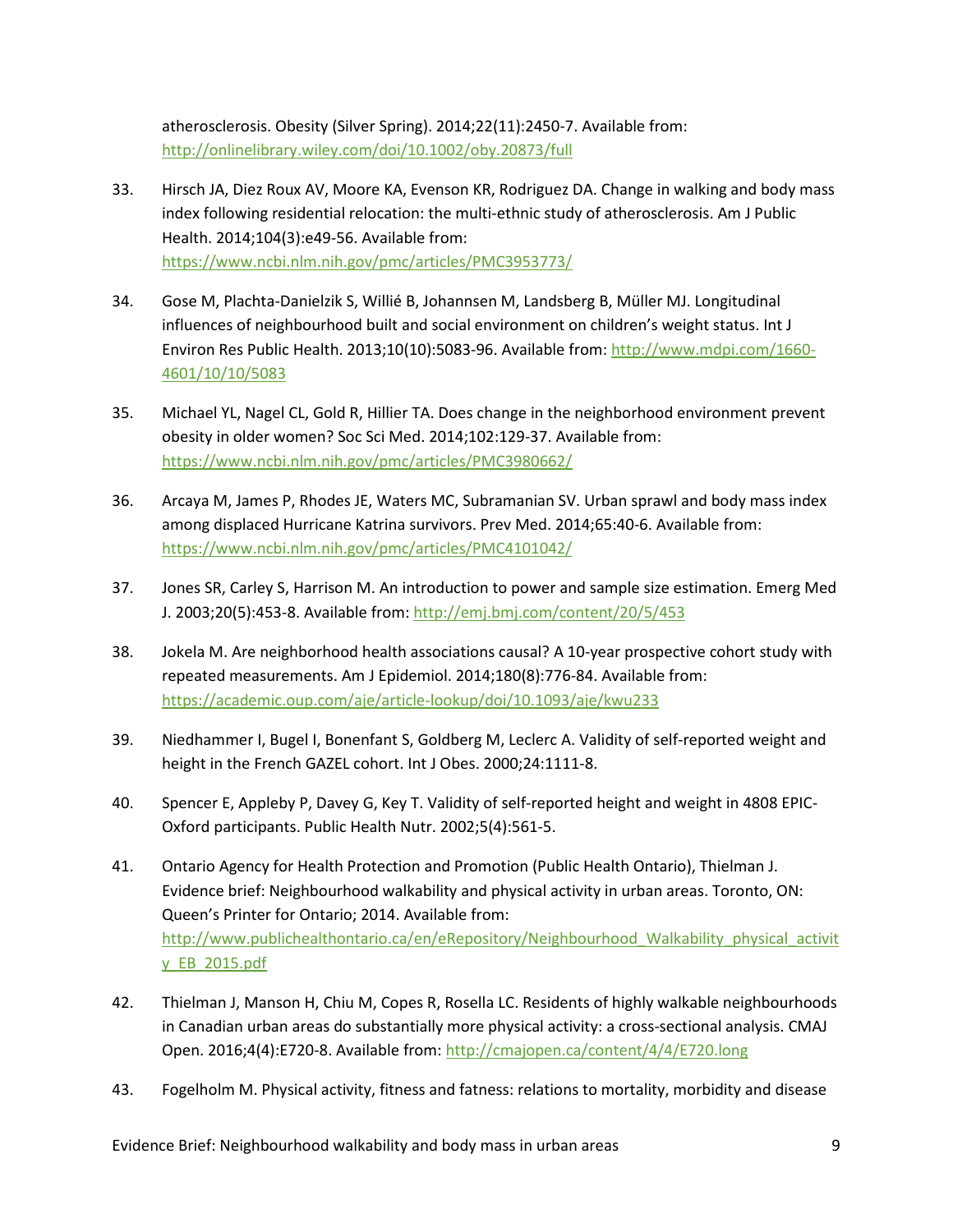risk factors. A systematic review. Obes Rev. 2010;11(3):202-21.

- 44. Nunez C, Bauman A, Egger S, Sitas F, Nair-Shalliker V. Obesity, physical activity and cancer risks: results from the Cancer, Lifestyle and Evaluation of Risk Study (CLEAR). Cancer Epidemiol. 2017;47:56-63.
- 45. Moloughney BW, Bursey GE, Neumann J, Leeming DH, Gutmann CE, Sivanand B, Mowat DL. Incorporating consideration of health impacts into land use development approval processes: development of a Health Background Study Framework. Can J Public Health. 2015;106(1 Suppl 1):eS33-42. Available from[: http://journal.cpha.ca/index.php/cjph/article/view/4476/2977](http://journal.cpha.ca/index.php/cjph/article/view/4476/2977)
- 46. Miro A, Kishchuk NA, Perrotta K, Swinkels HM. Healthy Canada by Design CLASP: lessons learned from the first phase of an intersectoral, cross-provincial, built environment initiative. Can J Public Health. 2014;106(1 Suppl 1):eS50-63. Available from: <http://journal.cpha.ca/index.php/cjph/article/view/4555/2978>
- 47. Macfarlane RF, Wood LP, Campbell ME. Healthy Toronto by Design: promoting a healthier built environment. Can J Public Health. 2014;106(1 Suppl 1):eS5-8. Available from: <http://journal.cpha.ca/index.php/cjph/article/view/3855/2947>
- 48. Maio GR, Manstead ASR, Verplanken B, Stroebe W, Abraham C, Sheeran P, et al. Foresight. Tackling obesities: future choices - lifestyle change - evidence review [Internet]. London, UK: Government Office for Science;.2007 [cited 2017 Apr 26]. Available from: [http://www.boltonshealthmatters.org/sites/default/files/Tackling-Obesities-Future-Choices-](http://www.boltonshealthmatters.org/sites/default/files/Tackling-Obesities-Future-Choices-Lifestyle-Change-Evidence-Review-05.pdf)[Lifestyle-Change-Evidence-Review-05.pdf](http://www.boltonshealthmatters.org/sites/default/files/Tackling-Obesities-Future-Choices-Lifestyle-Change-Evidence-Review-05.pdf)
- 49. IOM (Institute of Medicine). Accelerating progress in obesity prevention: solving the weight of the nation. Washington, DC: The National Academies Press; 2012. Available from: <https://www.nap.edu/read/13275/chapter/1>
- 50. Vandevijvere S, Chow CC, Hall KD, Umali E, Swinburn BA. Increased food energy supply as a major driver of the obesity epidemic: a global analysis. Bull World Health Organ. 2015;93(7):446-56. Available from[: https://www.ncbi.nlm.nih.gov/pmc/articles/PMC4490816/](https://www.ncbi.nlm.nih.gov/pmc/articles/PMC4490816/)

## Specifications and Limitations of Evidence Brief

The purpose of this Evidence Brief is to investigate a research question in a timely manner to help inform decision making. The Evidence Brief presents key findings, based on a systematic search of the best available evidence near the time of publication, as well as systematic screening and extraction of the data from that evidence. It does not report the same level of detail as a full systematic review. Every attempt has been made to incorporate the highest level of evidence on the topic. There may be relevant individual studies that are not included; however, it is important to consider at the time of use of this brief whether individual studies would alter the conclusions drawn from the document.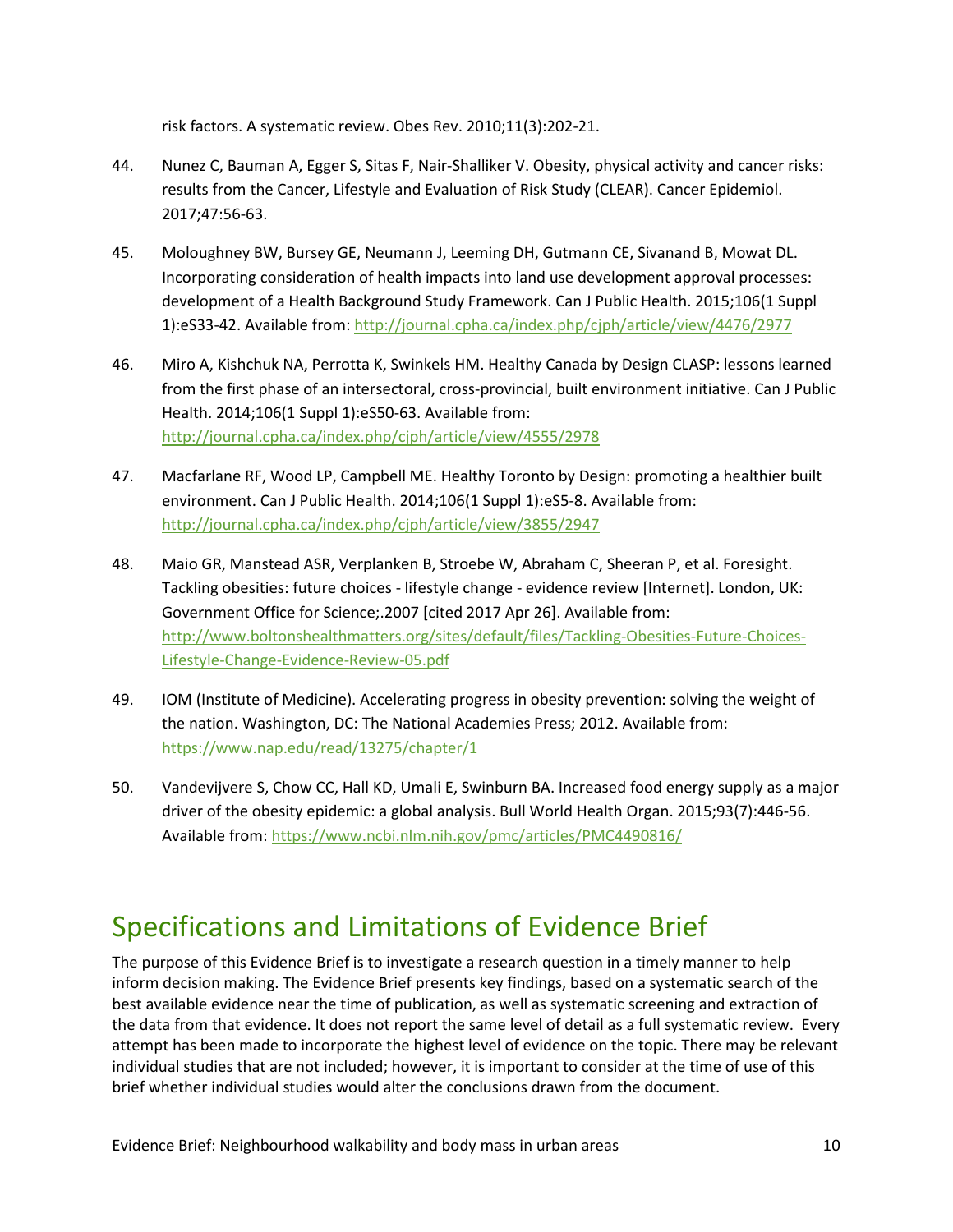## Authors

Kate Thomas, Practicum Student, Health Promotion, Chronic Disease and Injury Prevention, PHO Dr. Heather Manson, Chief, Health Promotion, Chronic Disease and Injury Prevention, PHO Dr. Brent Moloughney, Medical Director, Health Promotion, Chronic Disease and Injury Prevention, PHO Justin Thielman, Epidemiologist Lead, Health Promotion, Chronic Disease and Injury Prevention, PHO

### Reviewers

Kara DeCorby, Senior Product Development Advisor, Health Promotion, Chronic Disease and Injury Prevention, PHO Sue Keller-Olaman, Knowledge Synthesis Services Manager, Health Promotion, Chronic Disease and Injury Prevention, PHO Tiffany Oei, Research Coordinator, Health Promotion, Chronic Disease and Injury Prevention, PHO

## Citation

Ontario Agency for Health Protection and Promotion (Public Health Ontario), Thomas K, Manson H, Moloughney B, Thielman J. Evidence brief: Neighbourhood walkability and body mass in urban areas. Toronto, ON: Queen's Printer for Ontario; 2017

ISBN 978-1-4868-0483-2

©Queen's Printer for Ontario, 2017

### Disclaimer

This document was developed by Public Health Ontario (PHO). PHO provides scientific and technical advice to Ontario's government, public health organizations and health care providers. PHO's work is guided by the current best available evidence at the time of publication.

The application and use of this document is the responsibility of the user. PHO assumes no liability resulting from any such application or use.

This document may be reproduced without permission for non-commercial purposes only and provided that appropriate credit is given to PHO. No changes and/or modifications may be made to this document without express written permission from PHO.

## For Further Information

Knowledge Synthesis Services, Health Promotion, Chronic Disease and Injury Prevention Email: [hpcdip@oahpp.ca](mailto:hpcdip@oahpp.ca)